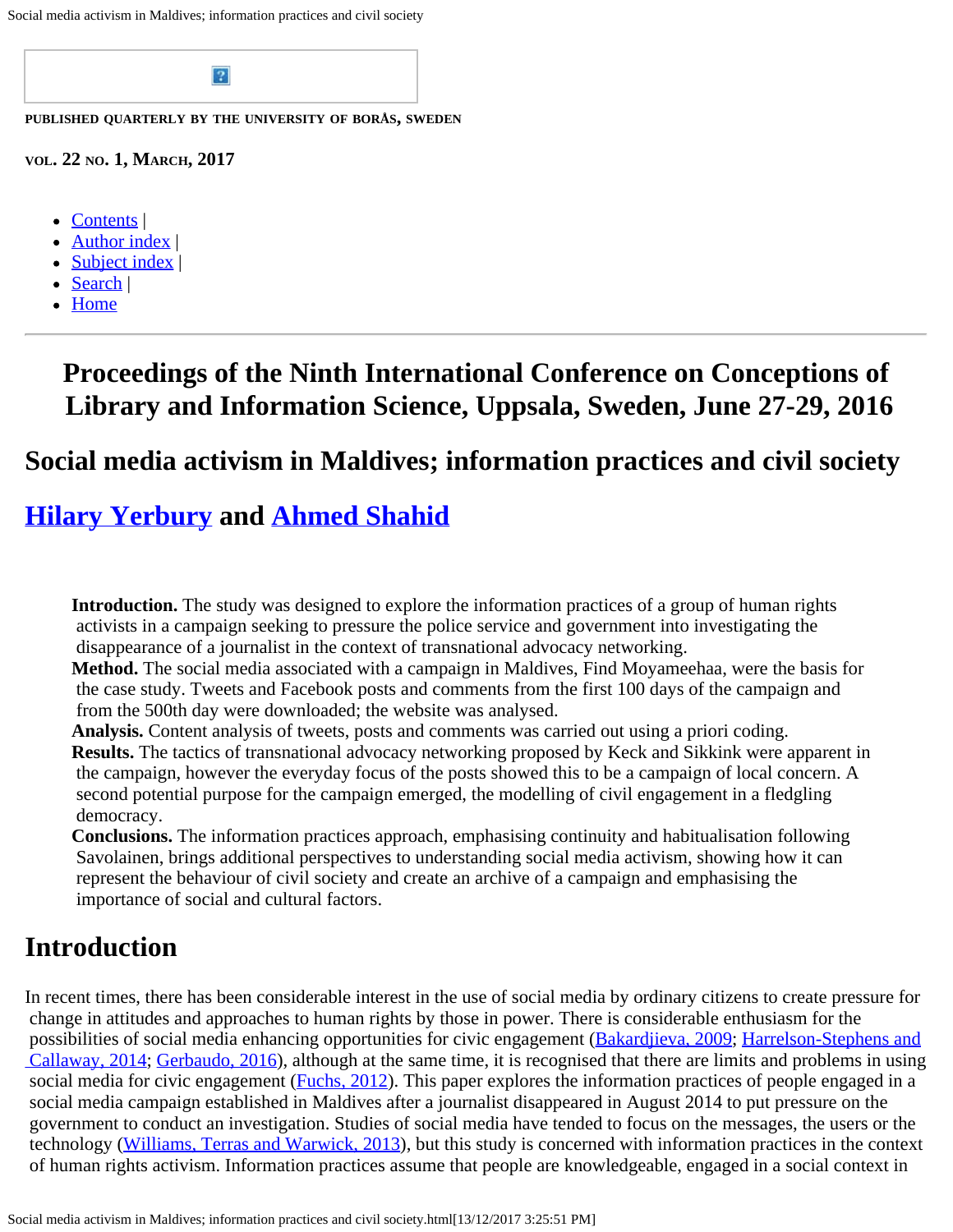Social media activism in Maldives; information practices and civil society

 actions arising in everyday life ([Mckenzie, 2003](#page-8-5)). Savolainen [\(2007, p. 26](#page-8-6)) described information practices as the '*ways people deal with information*' in a context of '*the continuity and habitualisation of activities affected and shaped by social and cultural factors*'. The social and cultural factors in the context of this study include concerns for human rights activism and for the development of a civil society. Thus, the study uses the information-based models of Keck and Sikkink ([1999\)](#page-8-7) and Castells ([2012\)](#page-8-0) to understand these information practices. For Keck and Sikkink, this may be achieved through transnational activism using the internet and for Castells, through the development of a globalised social movement using social media.

In the early days of internet-based activism, in a seminal work [\(Magrath, 2015](#page-8-8)), Keck and Sikkink [\(1999](#page-8-7)) highlighted the importance of information and its communication in movements for human rights change. Seeing the importance of the internet, with its websites and email, they were able to take a global perspective to activism and developed a typology of information-based tactics to represent the ways in which local and transnational actors could engage on human rights issues. They proposed four categories of tactics: (i) information politics, the ability to move information to where it will best support the campaign; (ii) symbolic politics, the ability to call on symbols, actions and stories to make sense of a situation; (iii) leverage politics, the ability to call on powerful actors to lend their support and influence; and (iv) accountability politics, the effort to compel powerful actors to uphold their commitments and responsibilities.

More recently, Castells ([2012\)](#page-8-0) has stressed the importance of emotion as the catalyst for political action through the development of a social movement. He uses the phrase cognitive resonance to bring together the emotions of outrage with hope for change, and to express the idea that there is a point at which emotion transforms into action, shared feelings are identified and a sense of togetherness is created. He also emphasises the need for an effective communication channel for expressing concern which must be able to link people and convey both the actions and the emotions [\(2012, p. 14](#page-8-0)). This linking process creates a networked space that enables ideas, information and proposals for change to flourish.

## **Information and emotion in social media activism**

Information as evidence is fundamental to effective activism ([Keck and Sikkink, 1999\)](#page-8-7) and information politics can move through a multiplicity of channels, including those controlled by citizens [\(Brysk, 2013, p.133\)](#page-8-0). Social media brings political participation within the grasp of the everyday lives of ordinary people, who are able to engage in a controversy and who are able to act as a collective in opposition to problems of '*structural conditions*' ([Bakardjieva,](#page-8-0) 2015, p. 985-986).

From a human rights practitioners' perspective, the focus in a campaign is usually framed in a legal or quasi-legal way and is based on evidence, on facts as reported by witnesses. From this perspective, the work of Amnesty International in establishing practices for reporting alleged incidents of violations of human rights is well known [\(McClintock,](#page-8-9)  [2011](#page-8-9)). These practices are based on principles which assume that there is some '*hard evidence*' [\(Guzman and](#page-8-10)  [Verstappen, 2003, p. 12](#page-8-10)), there is someone bearing witness to the violation of human and Verstappen, 2003, p. 12), there is someone bearing witness to the violation of human rights; and that the claim has been validated through the support or acceptance of a human rights organisation.

Sharing information is important in the forming of activist networks ([Keck and Sikkink, 1999\)](#page-8-7). That information can be procedural information about meetings, rallies and protest actions but it can also include information on the support for a campaign. Kharroub and Bas [\(2015](#page-8-11)), in a study of the Twitter images of the 2011 Egyptian revolution, found that images showing the number and type of people engaged in protest actions were prevalent. Zhou *et al.* [\(2012](#page-8-12)) have argued that it may be that, in repressive regimes, individuals need to have a sense of who is already engaged in collective action in order to overcome the fear of threat to themselves if they take action. Badge-wearing has long been considered a symbol of collective concern, and similar approaches have been adopted into social media. In Twitter, for example, a twibbon or digital ribbon can be added to one's profile picture or, in a more extreme example, one can replace one's own profile picture to adopt the avatar of a cause.

Emotion is also significant in prompting social action. Papacharissi and de Fatima ([2012\)](#page-8-13) showed the importance of affect in their study of the Twitter posts on #egypt, after the resignation of Hosni Mubarak in February 2011, where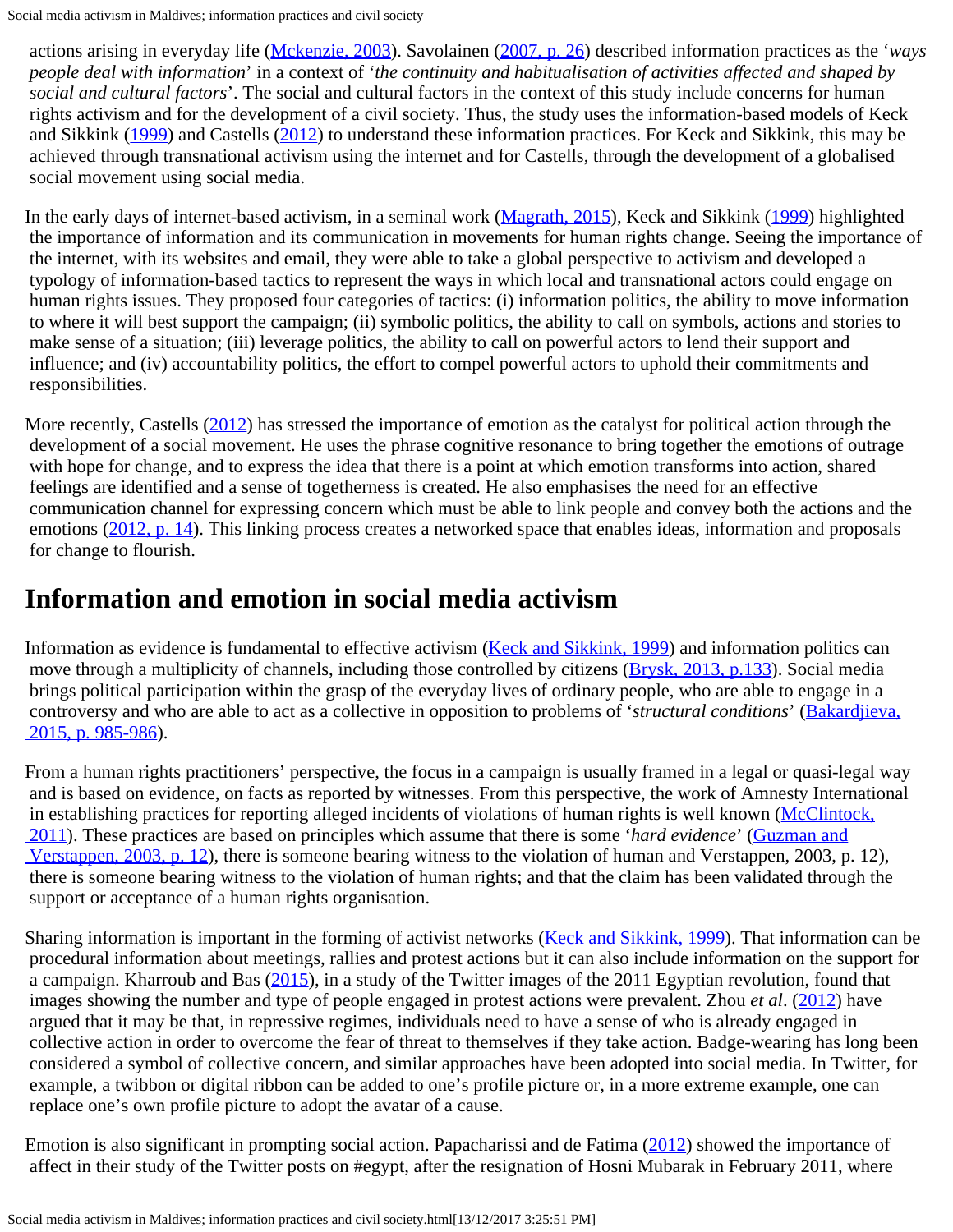emotional content was prevalent, through the repetition and retweeting of statements expressing solidarity and optimism for social change. Treré [\(2015](#page-8-14)) noted that humour and expressions of creativity such as poetry were an integral part of information communicated during political resistance. Humour can be particularly effective in situations where it may be necessary to avoid the scrutiny of censors, where democratic freedoms are not fully enjoyed. Xiao, for example, shows how the Chinese use satire and jokes to criticise the ruling party [\(Diamond and Plattner, 2012, p. xviii](#page-8-0)).

## **The case study context**

Maldives, an island nation in the Indian Ocean, is a fledgling democracy, where human rights acculturation and change driven by concerted efforts of local and transnational actors stalled in the wake of political unrest in 2012 [\(Shahid and](#page-8-15)  [Yerbury, 2014\)](#page-8-15). On 13 August 2014, the online newspaper, *Minivan News* (now *Maldives Independent News*) reported that Ahmed Rilwan Abdulla, a journalist well known by his social media nickname, Moyameehaa, and recognised as a human rights activist, a former staff of the Human Rights Commission of Maldives, had disappeared, not having been seen by his family and friends since 7 August. A few days earlier, on 4 August 2014, Rilwan had reported on death threats received by journalists reporting on gang-related activities.

As soon as his disappearance was reported, and in the face of inaction from the police in investigating his disappearance, a website [\(http://www.findmoyameehaa.com](http://www.findmoyameehaa.com/)) was established, to act as a source of record, containing material '*made available for and by friends and family of Ahmed Rilwan (@moyameehaa) to help find him urgently*'. Social media were also activated. A Twitter hashtag, #FindMoyameehaa began to be used from 14 August 2014. On 17 August, a Facebook page, FindMoyameehaa was established (<https://www.facebook.com/findmoyameehaa>) and on 24 August, a YouTube channel was set up [\(http://www.youtube.com/channel/UCDkpcl8oRtEVn8PqT7FMRnQ](http://www.youtube.com/channel/UCDkpcl8oRtEVn8PqT7FMRnQ)). On 21 December 2015, 500 days since his disappearance, he was still missing and no action appeared to have been taken by the police, parliament or the government.

# **Methodology**

The exploration of the information practices of those involved in this social media campaign focuses on the postings from the inception of the Find Moyameehaa campaign to 16 November 2014, the one hundredth day after Rilwan's disappearance. It also includes the Facebook posts and tweets, from 20-21 December 2015, the 500th day since his disappearance.

The content of posts identified by Twitter as the *top tweets* using the hashtag #FindMoyameehaa for the first hundred days was downloaded using Twitter's Archive tool, which allowed the authors to sort twitter texts and save them for further analysis. The time interval of the first 100 days was identified as key to understanding the evolution of the campaign. The 500th day of the campaign was chosen as a significant milestone in the campaign and as a clear vantage point to appraise the effect of time on the campaign. Twitter does not state the precise parameters it uses to determine *top tweets*, but notes that these include tweets posted by people who are active tweeters and those with significant retweets. The 1,180 tweets from the first 100 days and the 100 tweets marking the 500th day were in a mixture of English and Dhivehi, the local language. The Facebook posts and comments, similarly written in English and Dhivehi, using Roman script and Thaana, were also downloaded. The YouTube channel was not included in the analysis.

The information in the website and the YouTube was posted by family and friends of Rilwan. The Facebook posts were also generated by family and friends, but elicited many comments. The twitter hashtag could be used by anyone to join in the conversation. The Facebook posts and comments and the tweets were analysed using a priori coding developed from literature (e.g. [Castells, 2012;](#page-8-0) [Keck and Sikkink, 1999](#page-8-7)). The coding frame contained two parts, the first related to Keck and Sikkink's four categories of tactics: statements of fact; calls for support and arrangements for collective action; the use of symbols, including humour and cultural expressions to support the message; addresses to the police, government ministers or the president. The second part derived from Castells's notions of expressions of outrage and hope; this included expressions of loss, sadness, frustration, anger and disappointment and expressions of optimism. Also, following Castells, it included examples of creating a sense of collective.

Coding of Facebook posts, comments and tweets cannot follow the conventions of content analysis with coding at the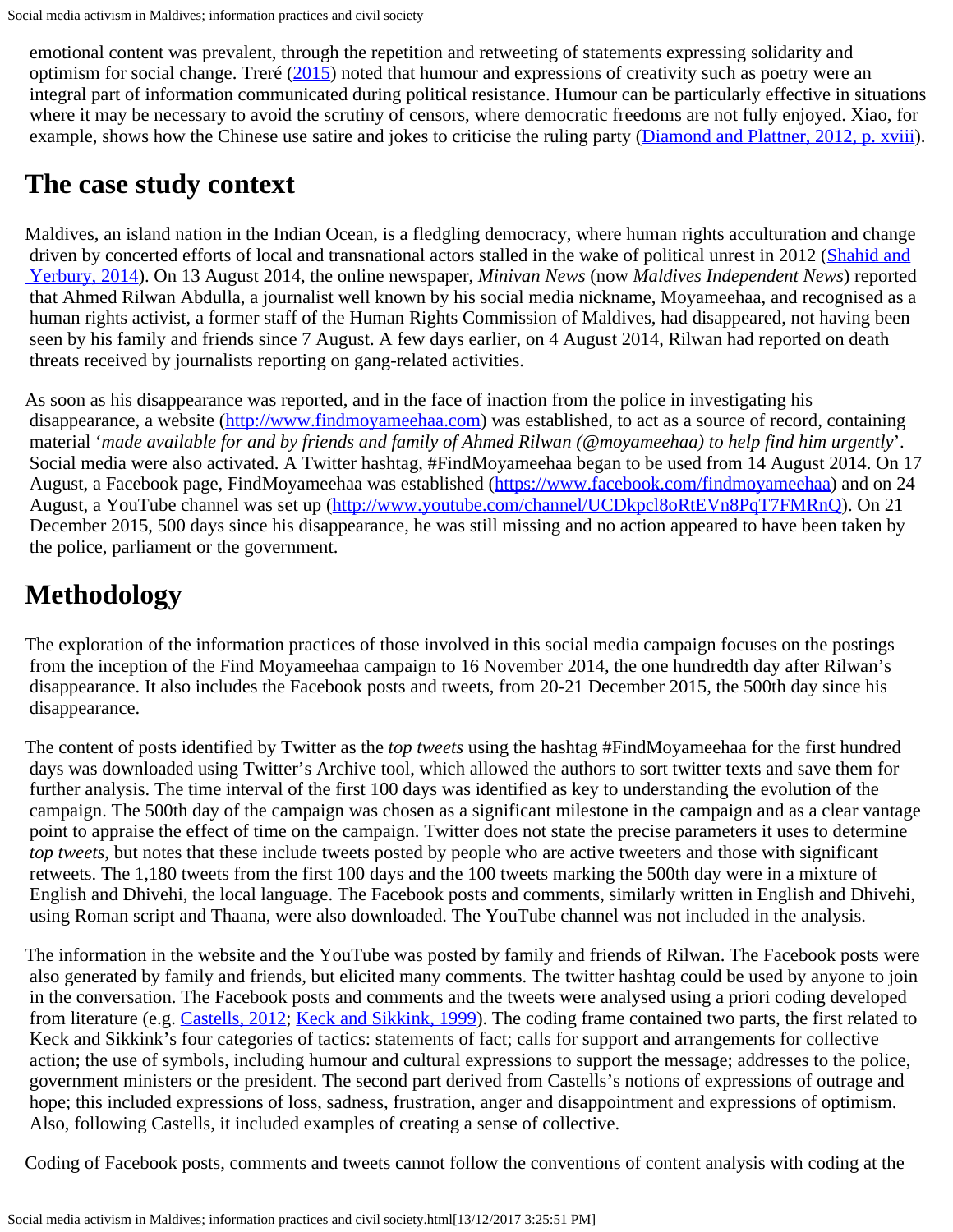sentence or paragraph level. It is rare to find a sentence even in a Facebook post and therefore the posts, comments and tweets were coded as a whole, but with the recognition that even a 140 character expression can be complex and contain more than one significant idea. Further, the images contained in posts and comments and most were also coded. While content analysis software such as NVivo could have been useful in coding and structuring the analysis, the mixed language and scripts as well as challenges in sorting tweets made it more appropriate to use a low tech methodology of pen and paper.

## **Findings**

The findings present the information practices of participants in the campaign, within a social and cultural context.

#### **The people involved**

The friends and family of the missing journalist are responsible for the campaign Find Moyameehaa and the use of the social media tools. The number of participants, although small in number, is relatively significant given the population of Maldives, and has been relatively stable; at 12 December 2014, the Facebook page had received 10, 472 likes; on 22 December 2015, it had received only an additional 40 likes, with a total of 10,712.

This study is not concerned with the identity of those taking part in the campaign. Most are taking part in their personal capacities, without identifying their professional affiliations and past roles, although a number do have public profiles as human rights activists and journalists. While some individuals do identify themselves by their current or past institutional affiliations, others use pseudonyms which provide them with a level of anonymity. These past and present affiliations give the individuals a discernible personal authority, especially in leading and guiding the campaign. As one participant notes: '*We are not a bunch of nobodies without voice or an audience*' (Facebook post, 23 August 2014). A Twibbon has been adopted by 3,199 people. Further, the campaign has attracted attention and action from a number of significant activist organisations, as detailed in the next section.

#### **Information in the campaign – making something of nothing**

The website acts as a source of record, a summary of the statements by NGOs and other organisations are posted on the website, with links to other key documents, such as newspaper articles, blog posts, statements from NGOs and responses from the Maldivian government. It is also in a mixture of languages and scripts. However, this is a campaign based on very little direct evidence. The banner of the website contains the one incontrovertible fact of the campaign, that Rilwan has disappeared, and records the number of days, hours, minutes and seconds since his disappearance. This record of the time since his disappearance is a refrain throughout the tweets, accounting for 315 unique tweets (27%) in the first 100 days and 53 of the 100 tweets on the 500th day. This information is also represented symbolically, through the fading of the missing person posters '*The old posters fade but we do not forget*' 16 November 2014 and '*They thought he would fade away like the posters. No chance*' 21 December 2015.

The publicness of this process of drawing attention to the disappearance of Rilwan and the lack of response from the Maldives Police Service acted as leverage (cf. [Keck and Sikkink, 1999\)](#page-8-7) on other organisations within and outside of the local context of Maldives. Thus, local organisations such as the Maldivian Democracy Network and the Human Rights Commission of Maldives and overseas-based organisations, such as Reporters without Borders and the Committee to Protect Journalists, were made aware of the situation and attracted to the campaign. They in turn acted as multipliers of the message, similarly calling the Maldives Police Service (MPS) and the government to account, from the perspectives of human rights and democratic processes. Other organisations involved in spreading the message included: Maldivian news media, Al Jazeera, the International Federation of Journalists – Asia Pacific, the South East Asia Press Alliance, The Centre for Law and Democracy, and Freedom Watch Maldives. The Parliaments of Canada, the United Kingdom and Australia, following traditions of inter-governmental relationships and diplomacy in the British Commonwealth, called on the President of Maldives to ensure that the rule of law was followed and democratic traditions upheld.

Amnesty International, with a long tradition of working with Maldives to highlight human rights abuses, issued a statement ([2014\)](#page-8-0) detailing a number of cases of violence and physical abuse, including the disappearance of Rilwan.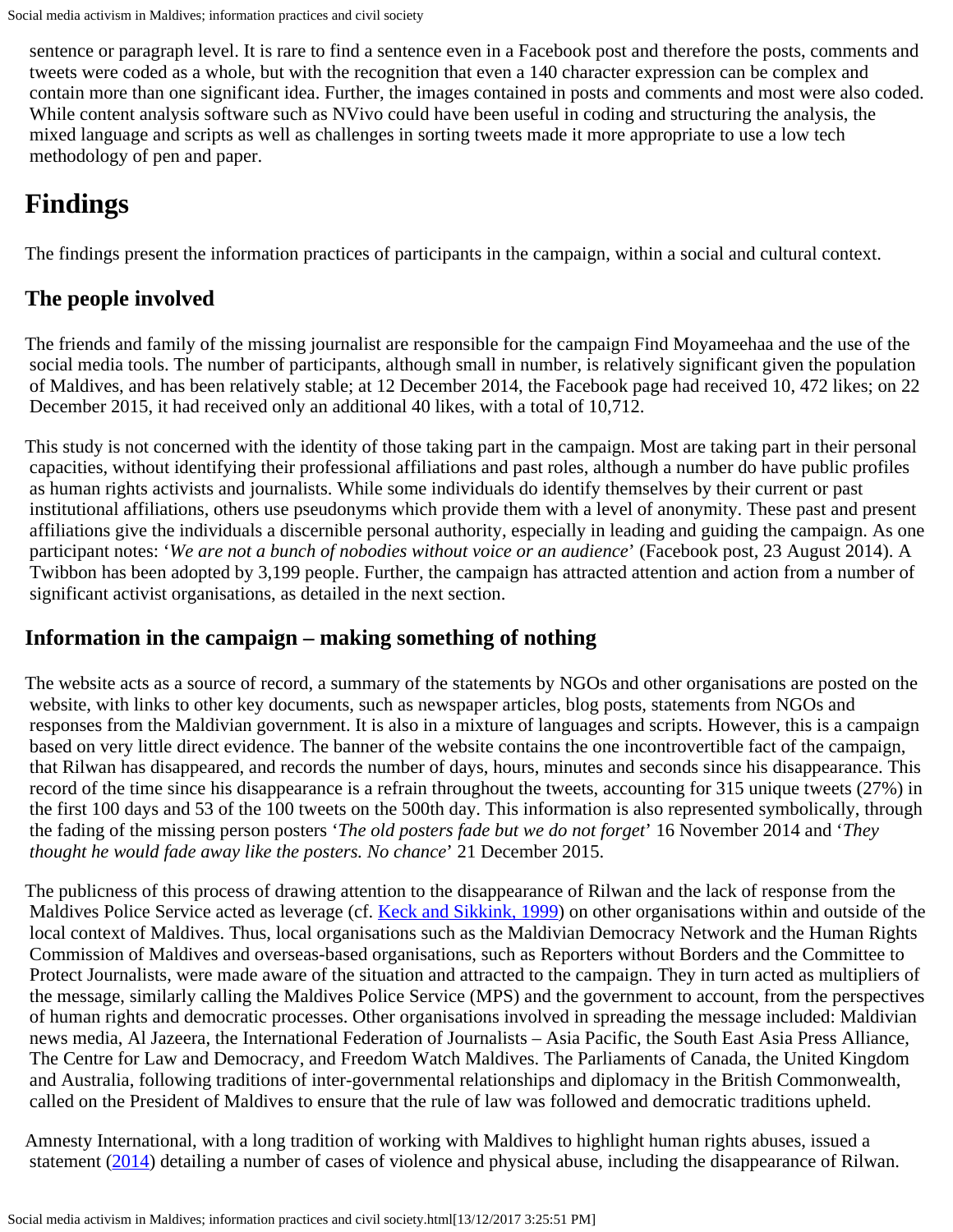This statement reminded the Maldivian government of its obligations under the international human rights instruments it has ratified and urged the police to carry out prompt and rigorous investigations and bring those responsible to justice. The Commonwealth Human Rights Initiative also called the government to account for their inaction and lack of communication through its presentation to the UN Human Rights Council's Panel on the Safety of Journalists ([Asian](#page-8-0)  [Forum, 2014](#page-8-0)).

#### **Keeping people informed and doing things**

Tweets and the Facebook page contain information about numerous plans for action. In the first 100 days, 293 out of 1,180 tweets suggest or support actions. These include the so-called Question March and demonstrations, signing petitions and praying; they also include reading the report commissioned by the Maldives Democracy Network (MDN), helping to make and distribute posters and flyers and showing solidarity across what might be considered social or political divides. On the 500th day, people were invited to join Rilwan's friends at a café to engage in one of Rilwan's favourite leisure time activities, origami, making 500 paper cranes to be delivered to the President.

Not all information-based actions were acknowledged as actions in the wider community. A petition with over 5,000 signatures was presented to the Maldivian Parliament, the Majlis; posts on Facebook and Twitter note that this number of signature represents more than the number of voters in any electorate in the country. Notwithstanding this significant expression of concern, the petition was rejected by the Parliament, '*quoting bogus bureaucratic crap*' (Facebook post 28 October 2014), much to the dismay of many: '*Over 5000 of us Maldivians signed a petition asking @mvpeoplesmajlis to pressure authorities to #FindMoyameehaa. They threw it out. #100days*' 15 November 2014.

### **Addressing authority**

According to media reports, during the first 100 days of the case, the Maldives Police Service gave very little information on the progress of the investigation. Twitter facilitates accountability politics, through the use of the @ function. More than 16% of the tweets in the first 100 days are addressed to the Maldives Police Service, @policemv, either noting that they should make greater effort to Find Moyameehaa, accusing them of not doing their jobs effectively or asking what they are doing. '*Day 31.@PoliceMv FAILS repeatedly n consistently to #FindMoyameehaa. Incompetence and negligence bleeds [sic] public trust*' 8 September 2014. Other messages are directed to the Commissioner of Police and to the Home Minister, calling them to account, often with messages that indicate that they have not carried out their role effectively. '*@UmarNaseerPPM where is @moyameehaa? we need answers!*' 21 December 2015. Inaction from the police and government led to a number of external bodies, including Amnesty International, calling the government to account, as the website shows.

#### **Using skills and talents**

People used more than words to express their concerns both in Facebook and in Twitter. Apart from the posters, in the first hundred days cultural artefacts include sketches, poems, a wordle and a song. The song written and performed by Mezzomohamed and posted on YouTube and in Soundcloud (*Moyayas Hevey Dheyshey*) is a poignant reminder of the sense of loss that some Maldivians were feeling. It has been retweeted, reposted and downloaded hundreds of times.

Participants in the social media campaign also used humour to maintain their message. There is banter around the creation of a *gang* with Rilwan as its *leader*. On 22 October 2014, a tweet recorded that it had only taken five days to find a criminal who is a gang member, leading the Home Minister to remark that it was hard to find Rilwan since he was not a gang member. Within a very short time, a tweet appeared announcing '*October 22 oh well, rilwan belongs to #SosalMediaGang too #Homeminister now #FindMoyameehaa #NoExcuses*'. The joking continued but was tinged with loss and sadness: '*October 23 Lonely coffee all alone with #SosalMediaGang thinking of how to #FindMoyameehaa*'; and '*November 5 90 days of failure. And @moyameehaa's only fault is that he isn't a gang member. #FindMoyameehaa*'.

#### **Expressing emotions**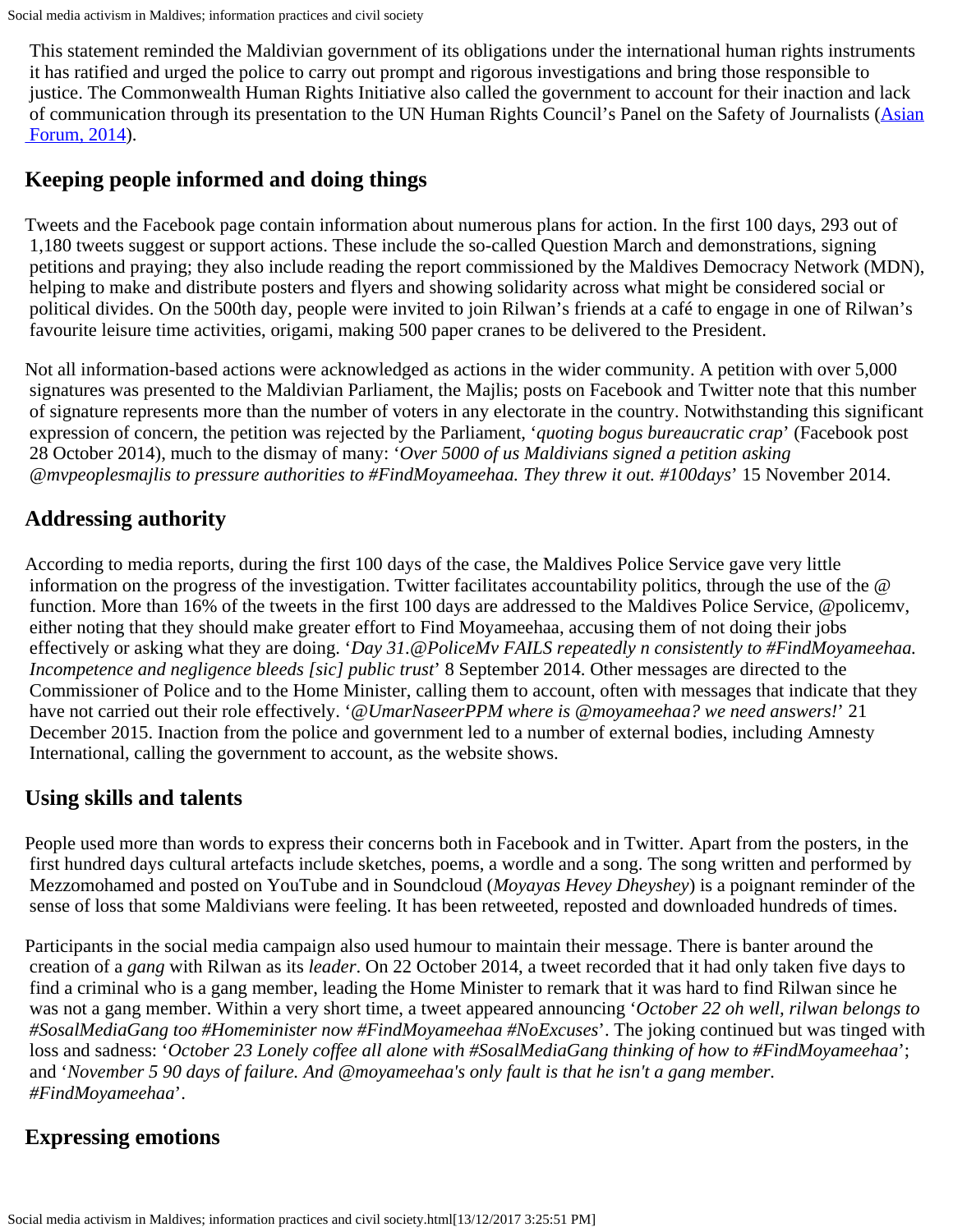Rilwan's family, friends and close associates are also instrumental in communicating the impact of lack of information by constantly bringing an emotional element of sadness and loss to the tweets: '*Shock, anger, sadness, confusion and holding on 2 all hope*' 15 October 2014; '*100 days of incompetence and excuses by @PoliceMv. 100 days of pain for a family determined to find the truth. #FindMoyameehaa*' 15 November 2014; '*500 days of sorrow*' 21 December 2015. Posts remind everyone that this protest is about a human life and justice for the family and friends: '*A mother torments [sic] not knowing whether her child is dead or alive*'16 September 2014; '*Seeing her [Rilwan's mother] is always heartbreaking*' 16 November 2014. A recurring image in the tweets and in Facebook is a photo of Rilwan's mother, with a look of grief and despair on her face, holding out her hand in a gesture of supplication and prayer. It encapsulates the sorrow of all mothers whose children disappear and who are left with no answers; further, it conveys societal outrage at her suffering and her treatment by the police and institutions of government.

#### **Doing the everyday**

The tweets and Facebook posts show that family and friends of Rilwan are taking actions which are far from their everyday practices: organising marches, seeking meetings with politicians, bringing complaints against the police. Yet, participants in this campaign have maintained a strong link with the everyday reality of life in Maldives. The faded posters are an everyday sight for those living in Male', and a constant reminder of the missing journalist. Minivan News, Rilwan's employer, (now known as Maldives Independent News) carried his photo on the splash page of its website, maintaining the issue of safety for journalists as a news item for many months. Friends go to the same cafés and note his absence. Tweets link Rilwan's case to events in local politics: Rilwan: '*#Maldives journalist missing for 500 days while Dunya @MDVForeign sings Rule of Law, Human Rights and Justice!*' 21 December 2015.

This social media campaign and the information practices of the people engaged in it need to be understood in the context of Maldives. Challenges to democratic processes and attacks on freedom of speech had increased since early 2012 ([Harris, 2015](#page-8-16)) and these were deemed serious enough to cause concerns among the governments of other countries [\(European Parliament, 2015](#page-8-0)). This is the context of Rilwan's disappearance and the subsequent campaign to draw attention to his disappearance and lack of action from the Maldives Police Service. This is, therefore, an important part of the context in which these information practices must be considered.

At one level, the information practices of people engaged in the campaign match the practices of those engaged in social media activism as reported in the literature: digital badge-wearing through the Twibbon, expressions of emotion, humour, the use of cultural forms such as poetry and song. The practices are clearly, as Bakardjieva describes [\(2015, p.](#page-8-0)  [985-986\)](#page-8-0), an example of political participation by ordinary people in the context of their everyday lives. They also appear to be examples of the tactics of transnational advocacy networking identified by Keck and Sikkink [\(1999](#page-8-7)). However, to understand them more fully, it is important to go beyond a simple checklist approach to identifying these practices as being of one type or another.

The key message, showing continuity over the period of five hundred days, is a local message, #FindMoyameehaa @PoliceMv. There is a certain sameness in the majority of the posts and tweets – they echo the number of days since Rilwan went missing, they call on the police to take action, they call for prayer or sympathise with the situation of his family, especially his mother. This consistency suggests that people contributing posts and tweets are not working entirely within a personal action frame. There are clearly close personal and professional relationships among many of the participants. There was a strong commitment to the purpose of the campaign, Find Moyameehaa, indicated through the likes, the adoption of the Twibbon and level of participation in activities. The consistency in the posts might also suggest a strong managing and monitoring role in the leadership team comprising Rilwan's friends and relatives. Early in the campaign, a comment introduced a different but related issue, and an immediate response was a request to stick to the main point and not to be side-tracked.

The information practices used in this social media campaign are clear examples of the tactics described by Keck and Sikkink [\(1999](#page-8-7)) as being fundamental to the establishment of a transnational advocacy network. The activities of participants in the social media campaign cover all four categories of tactics. One can argue that a transnational advocacy network formed – linking Maldivians concerned with a local matter to international NGOs and even to the governments of other countries – but within this network, each player, whether individual or organisation, is working towards his or her own objectives. On the one hand, this is an issue of international human rights importance. On the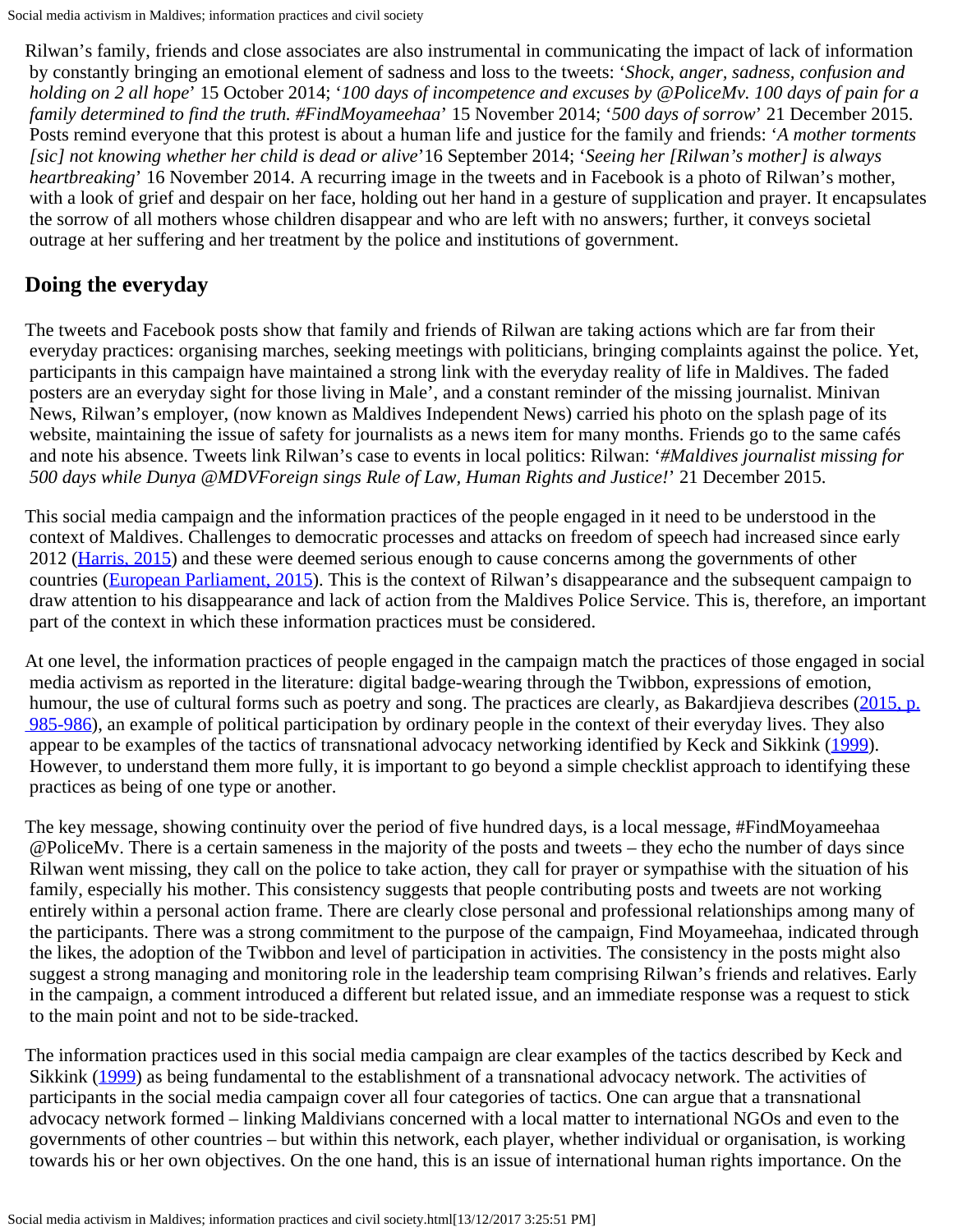Social media activism in Maldives; information practices and civil society

 other hand, this is a local issue and local people are expressing *their* concerns in personal and collective ways, and calling on *their* police service and then on *their* government to help them to manage an issue which has personal and societal dimensions.

This focus on the local means that the expressions of emotion, which are an integral part of the information practices of people involved in this campaign, are almost always personal, rather than concern for an abstract notion of injustice. Efforts are made by external groups to link this occurrence to other abuses of human rights; their contributions make them part of this group, but these contributions are of a completely different kind from all other Facebook comments and tweets, so that emotions expressed are mostly personal and the remedy is local.

All the posts and tweets are in the public eye, including the expressions of emotion, even though these might seem private in the first instance, being comments setting out the despair of an individual and not expecting a response from anyone else. In this way, they become part of a collective message, supporting Wellman *et al*.'s argument [\(2001](#page-8-17)) that social media posts are personal and collective at the same time.

The message itself, Find Moyameehaa, calls on the police and politicians to respond but as posts and tweets continue to show ('*Refusal to address issues – shunning respnsblty [sic] is poor governance … @PoliceMv*' 20 December 2015), there was little response from the police, no engagement from the Parliament and therefore nothing from which to create a dialogue. Even if the spaces created by Facebook and Twitter are seen as creating a public sphere where citizens might be able to shape debate [\(Castells, 2008, p. 86-87](#page-8-0)), there is no discussion, no need to clarify positions and with no response from the Maldivian Police Service or any other part of government, there is no scope for deliberation (cf. [Habermas, 1989](#page-8-18)) and no debate.

There has also been no trolling. There have been messages from time to time suggesting that the actions of the supporters of this campaign are futile and that the outcome should be left to the will of god: '*Better to make a DUA for the person missing. Prayers are only best weapon for anything …*' (16 September 2014). This lack of opposition is surprising in a context where many people taking part in this campaign have received threats and been subjected to harassment and violence ([Find Moyameehaa Team, 2015](#page-8-19)). There are several potential explanations. Maldives is a small country and those trolling would be identified and then might be shamed; those who might oppose the calls on police and government to take action are following the lead of police and not responding; in Facebook, the page's administrators may remove posts deemed inappropriate and in Twitter, individuals may have been blocked.

The key to understanding the information practices of the participants in this social media campaign in the context of Maldives may lie in two words that Savolainen [\(2007](#page-8-6)) uses in his discussion of information practices: continuity and habitualisation. The themes and content of posts, comments and tweets have continuity – they have not varied from the establishment of the campaign. Participants in the campaign, members of government and the police are used to the messages – everyone is habituated to the content. Similarly, the form of the messages largely determined by the technologies does not vary. Finally, the tone in which the content of the messages is expressed does not vary.

What, then, are the consequences of people becoming habituated to this approach to expressing a significant human rights message? Risse and Sikkink ([1999\)](#page-8-20) state that human rights can only be fully realised in a country when the practices have become part of the vernacular, habitualised into the everyday lives of citizens and they recognise that at times societal institutions and governments will not be receptive to appeals from citizens. In this campaign, one can see the modelling of a form not just of political engagement but of civil engagement. In this context, these can be seen as information practices which establish the norms of a democratic civil society. They raise an issue and call those in power to account; they keep that issue in the public eye, constantly reminding readers of the gaps and lacks in institutional processes. The Facebook posts and comments and, somewhat surprisingly, the tweets, maintain a civility of address, polite but firm, joking even satirical, but never offensive. Secondly, the use of the technologies has enabled a collection to emerge, bringing together all the posts and tweets, whether intended as private or public statements, and the links to the statements, speeches and questions made by external bodies. The website, in particular, presents a powerful record of an attempt to bring about the behaviour and practices on which a respect for democratic processes and the recognition of human rights rests.

## **Conclusion**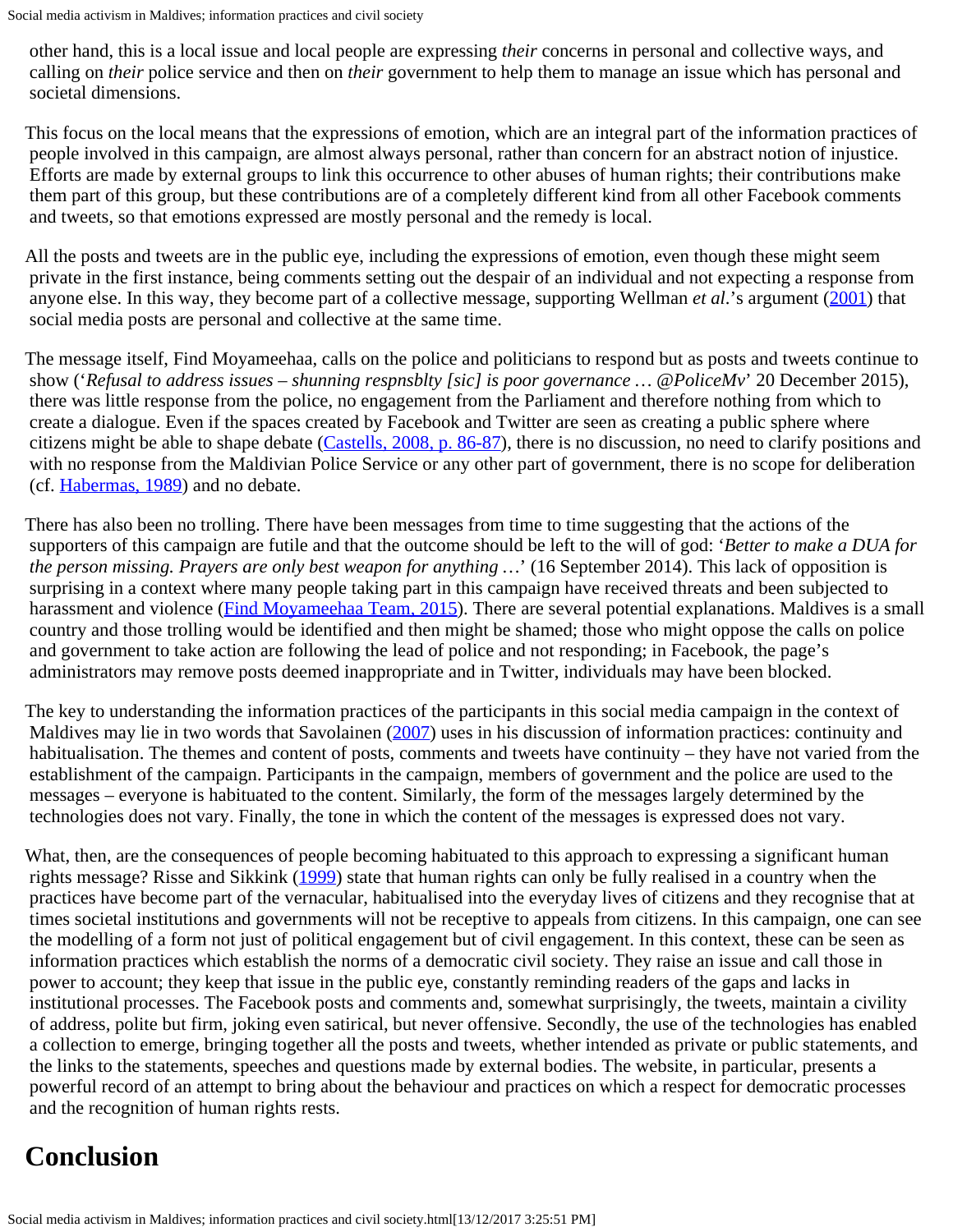This study has explored the information practices of a group using social media to disseminate information about the unexplained disappearance of a young Maldivian journalist and to apply pressure to the Maldivian government to carry out a thorough investigation and keep the public informed. Unlike most other studies of social media activism, it has focussed not on the activism itself, nor on the logic of a particular technology, but on the practices of those engaged in the activist campaign. It has brought together three conceptual approaches, the notion of information practices, tactics for information-based human rights change and the importance of emotion in developing movements for social action. It has shown how continuity and habitualisation, elements of information practices, can bring an additional perspective to how social media activism may be understood. In particular it has suggested that the information practices in the context of these social and cultural factors are significant because they encapsulate the norms of democratic civil society.

The study has also shown how the use of social media adds additional dimensions to Keck and Sikkink's typology of tactics for information-based human rights change [\(1999](#page-8-7)). Significantly, the social media technologies and the interplay between them in this instance, have moved the campaign and its actions beyond the ephemeral communication of the moment, to create a collection of images and thoughts, photographs, sounds and statements which function as an archive, which represents action and emotion, the personal and the communal, the local and the international. Further research might explore the role of this and similar archives in the development of campaigns for social justice.

## <span id="page-7-0"></span>**About the authors**

**Hilary Yerbury** is an Adjunct Professor in the Faculty of Arts and Social Sciences at the University of Technology Sydney with a long-standing interest in issues of human rights. She can be contacted at Hilary. Yerbury@uts.edu.au.

**Ahmed Shahid recently** completed his Doctor of Philosophy degree at the University of Sydney in the area of human rights. He has years of engagement in the fields of human rights and public policy. He can be contacted at [ahmed.shahid@sydney.edu.au](mailto:ahmed.shahid@sydney.edu.au).

### **References**

- Amnesty International (2014). Public statement: Maldives: bring to justice those behind abductions, death threats and violence. (ASA 29/002/2014, 17 October 2014). Retrieved from <https://www.amnesty.org/en/documents/asa29/002/2014/en/> (Archived by WebCite® at http://www.webcitation.org/6j8K0ROSg)
- Asian Forum for Human Rights and Development (2014). Item 2 & 3 General debate: introduction of OHCHR report on the Human Rights Council panel discussion on the safety of journalists. Retrieved from: <https://www.forum-asia.org/?p=17665>(Archived by WebCite® at http://www.webcitation.org/6j8FaPbeM)
- Bakardjieva, M. (2009). Subactivism: lifeworld and politics in the age of the internet. The Information Society, 25(2), 91-104.
- Bakardjieva, M. (2015). Do clouds have politics? Collective actors in social media land. Information, Communication and Society, 18(8), 983-990.
- Brysk, A. (2013). Speaking rights to power; constructing political will. Oxford: Oxford University Press.
- Castells, M. (2012). Networks of outrage and hope: social movements in the Internet age. Cambridge: Polity Press.
- Castells, M. (2008). The new public sphere: global civil society, communication networks and global governance. The Annals of the American Academy of Political and Social Science, 616, 78-93.
- Diamond, L. & Plattner, M. (2012). Liberation technology; social media and the struggle for democracy. Baltimore, MD: Johns Hopkins University Press.
- European Parliament (2015) Situation in the Maldives. P8\_TA-PROV(2015)0180. Retrieved from <http://www.europarl.europa.eu/sides/getDoc.do?type=TA&language=EN&reference=P8-TA-2015-0180> (Archived by WebCite® at http://www.webcitation.org/6j8GWddhl)
- Find Moyameehaa Team (2015, August 8). A year ago today, our brother, friend and fellow reporter disappeared. Maldives Independent News. Retrieved from [http://maldivesindependent.com/feature-comment/a-year-ago-](http://maldivesindependent.com/feature-comment/a-year-ago-today-our-brother-friend-and-fellow-reporter-disappeared-116219)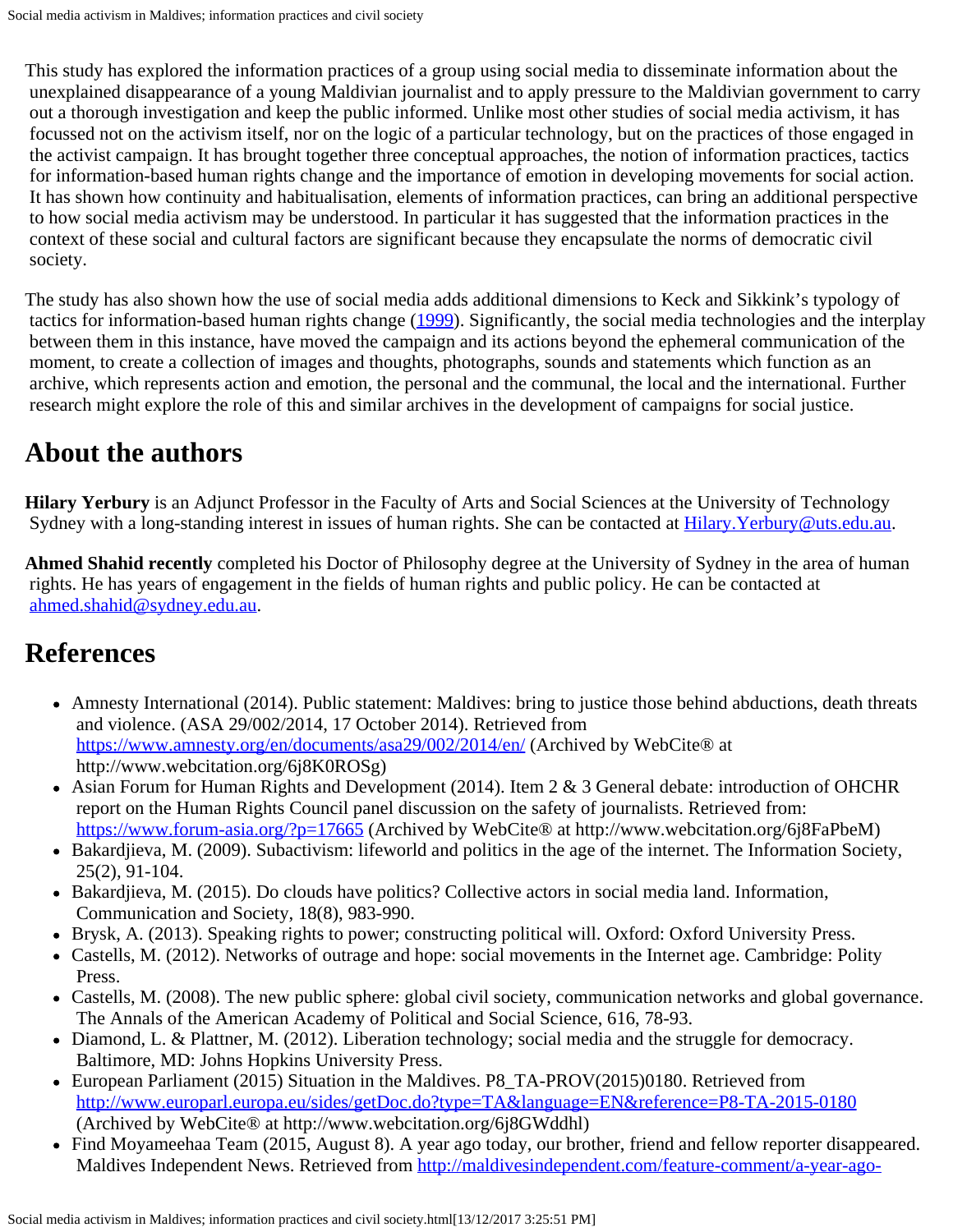<span id="page-8-19"></span><span id="page-8-0"></span>[today-our-brother-friend-and-fellow-reporter-disappeared-116219](http://maldivesindependent.com/feature-comment/a-year-ago-today-our-brother-friend-and-fellow-reporter-disappeared-116219) (Archived by WebCite® at http://www.webcitation.org/6j8GidX8r)

<span id="page-8-3"></span>Fuchs, C. (2012). Social media, riots and revolutions. Capital and Class, 36(3), 383-391.

- <span id="page-8-2"></span>• Gerbaudo, P. (2016). Rousing the Facebook crowd: digital enthusiasm and emotional contagion in the 2011 protests in Egypt and Spain. International Journal of Communication, 10, 254–273
- <span id="page-8-10"></span>Guzman, M. & Verstappen, B. (2003). What is documentation? Versoix: Huridocs. Retrieved from <http://www.huridocs.org/wp-content/uploads/2010/08/whatisdocumentation-eng.pdf> (Archived by WebCite® at http://www.webcitation.org/6j8HIZp7Z)
- <span id="page-8-18"></span>Habermas, J. (1989). The structural transformation of the public sphere: An enquiry into a category of bourgeois society. Cambridge: Polity Press.
- <span id="page-8-1"></span>Harrelson-Stephens, J. & Callaway, R. (2014). You say you want a revolution: the Arab Spring, norm diffusion, and the human rights regime. Human Rights Review, 15(4), 413-431.
- <span id="page-8-16"></span>Harris, G. (2015, April 6) Maldives' transition to democracy appears increasingly precarious. New York Times. Retrieved from [http://www.nytimes.com/2015/04/07/world/asia/maldives-transition-to-democracy-appears](http://www.nytimes.com/2015/04/07/world/asia/maldives-transition-to-democracy-appears-increasingly-precarious.html?_r=0)[increasingly-precarious.html?\\_r=0](http://www.nytimes.com/2015/04/07/world/asia/maldives-transition-to-democracy-appears-increasingly-precarious.html?_r=0) (Archived by WebCite® at http://www.webcitation.org/6j8H63Mst)
- <span id="page-8-7"></span>• Keck, M. & Sikkink, K. (1999). Transnational advocacy networks in international and regional politics. International Social Science Journal, 51(159), 89-101.
- <span id="page-8-11"></span>• Kharroub, T. & Bas, O. (2015). Social media and protests: an examination of Twitter images of the 2011 Egyptian revolution. New Media and Society, February 23, 2015.
- <span id="page-8-8"></span>Magrath, B. (2015). Information politics, transnational advocacy and education for all. Comparative Education Review, 59(4), 666-692.
- <span id="page-8-9"></span>• McClintock, M. (2011). The standard approach to human rights research. Retrieved from <http://humanrightshistory.umich.edu/files/2012/10/McClintock1.pdf> (Archived by WebCite® at http://www.webcitation.org/6j8HYNVH8)
- <span id="page-8-5"></span>Mckenzie, P. (2003). A model of information practices in accounts of everyday-life information seeking. Journal of Documentation, 59(1) 19-40.
- Minivan News journalist reported missing. (2014, August 13). Minivan News. Retrieved from [http://minivannewsarchive.com/politics/minivan-news-journalist-reported-missing-89591?](http://minivannewsarchive.com/politics/minivan-news-journalist-reported-missing-89591?utm_source=dlvr.it&utm_medium=twitter#sthash.7Begxize.dpbs) [utm\\_source=dlvr.it&utm\\_medium=twitter#sthash.7Begxize.dpbs](http://minivannewsarchive.com/politics/minivan-news-journalist-reported-missing-89591?utm_source=dlvr.it&utm_medium=twitter#sthash.7Begxize.dpbs) (Archived by WebCite® at http://www.webcitation.org/6j8HinOQI)
- <span id="page-8-13"></span>Papacharissi, Z. & de Fatima Oliveira, M. (2012). Affective news and networked publics: the rhythms of news storytelling on #Egypt. Journal of Communication, 62(2), 266-282.
- Rilwan, A. (2014, August 4). 15 journalists receive death threats over gang reporting. Minivan News, available at: [http://minivannewsarchive.com/crime-2/15-journalists-receive-death-threats-over-gang-reporting-](http://minivannewsarchive.com/crime-2/15-journalists-receive-death-threats-over-gang-reporting-89404#sthash.cMDjDURA.dpbs)[89404#sthash.cMDjDURA.dpbs](http://minivannewsarchive.com/crime-2/15-journalists-receive-death-threats-over-gang-reporting-89404#sthash.cMDjDURA.dpbs) (Archived by WebCite® at http://www.webcitation.org/6j8Hqv5xr)
- <span id="page-8-20"></span>• Risse T. & Sikkink, K. (1999). The socialization of international human rights norms into domestic practices. In T. Risse, S. Ropp and K Sikkink (Eds.). The power of human rights: international norms and domestic change (pp. 1-38). Cambridge: Cambridge University Press.
- <span id="page-8-6"></span>• Savolainen, R. (2007). Information behavior and information practice: reviewing the "umbrella concepts" of information-seeking studies. Library Quarterly, 77(2), 109-132.
- <span id="page-8-15"></span>• Shahid, A. & Yerbury, H. (2014). A case study of the socialization of human rights language and norms in Maldives: process, impact and challenges. Journal of Human Rights Practice, 6(2), 281-305.
- <span id="page-8-14"></span>Treré, E. (2015). Reclaiming, proclaiming, and maintaining collective identity in the #YoSoy132 movement in Mexico: an examination of digital frontstage and backstage activism through social media and instant messaging platforms. Information, Communication and Society, 18(8), 901-915.
- <span id="page-8-17"></span>Wellman, B., Quan-Haase, A., Witte, J. & Hampton, K. (2001). Does the internet increase, decrease or supplement social capital? Social networks, participation and community commitment. American Behavioral Scientist, 45(3) 437-456.
- <span id="page-8-4"></span>Williams, S.A., Terras, M. & Warwick, C. (2013). What people study when they study Twitter: classifying Twitter related academic papers. Journal of Documentation, 69(3) 384-410.
- <span id="page-8-12"></span>• Zhou, X., Wellman, B. & Yu, J. (2011). Egypt: the first Internet revolt? Peace Magazine, July/September 2011, pp. 6-10, Retrieved from <http://peacemagazine.org/archive/v27n3p06.htm>(Archived by WebCite® at http://www.webcitation.org/6j8KJdt0K).